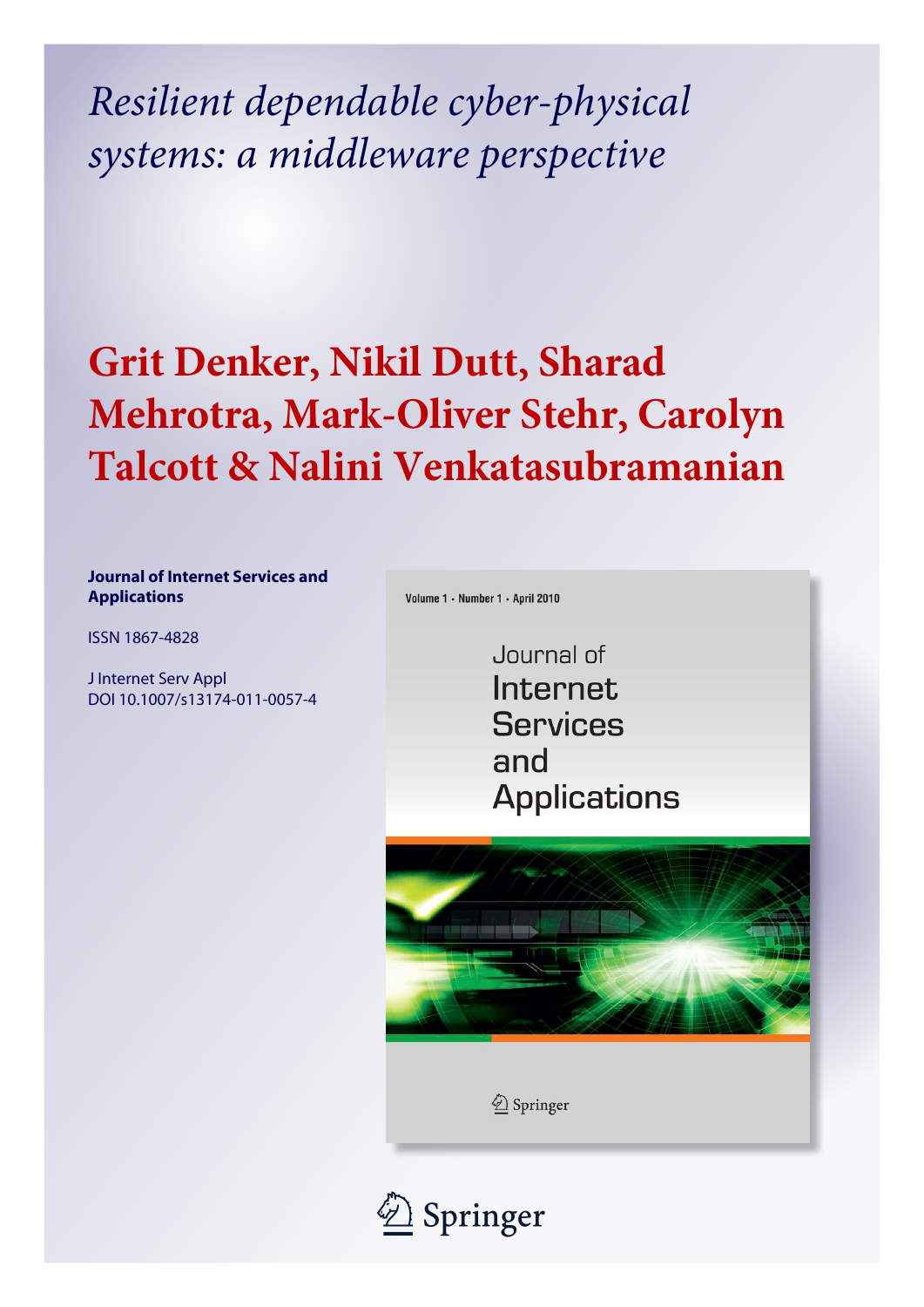**Your article is protected by copyright and all rights are held exclusively by The Brazilian Computer Society. This e-offprint is for personal use only and shall not be selfarchived in electronic repositories. If you wish to self-archive your work, please use the accepted author's version for posting to your own website or your institution's repository. You may further deposit the accepted author's version on a funder's repository at a funder's request, provided it is not made publicly available until 12 months after publication.**

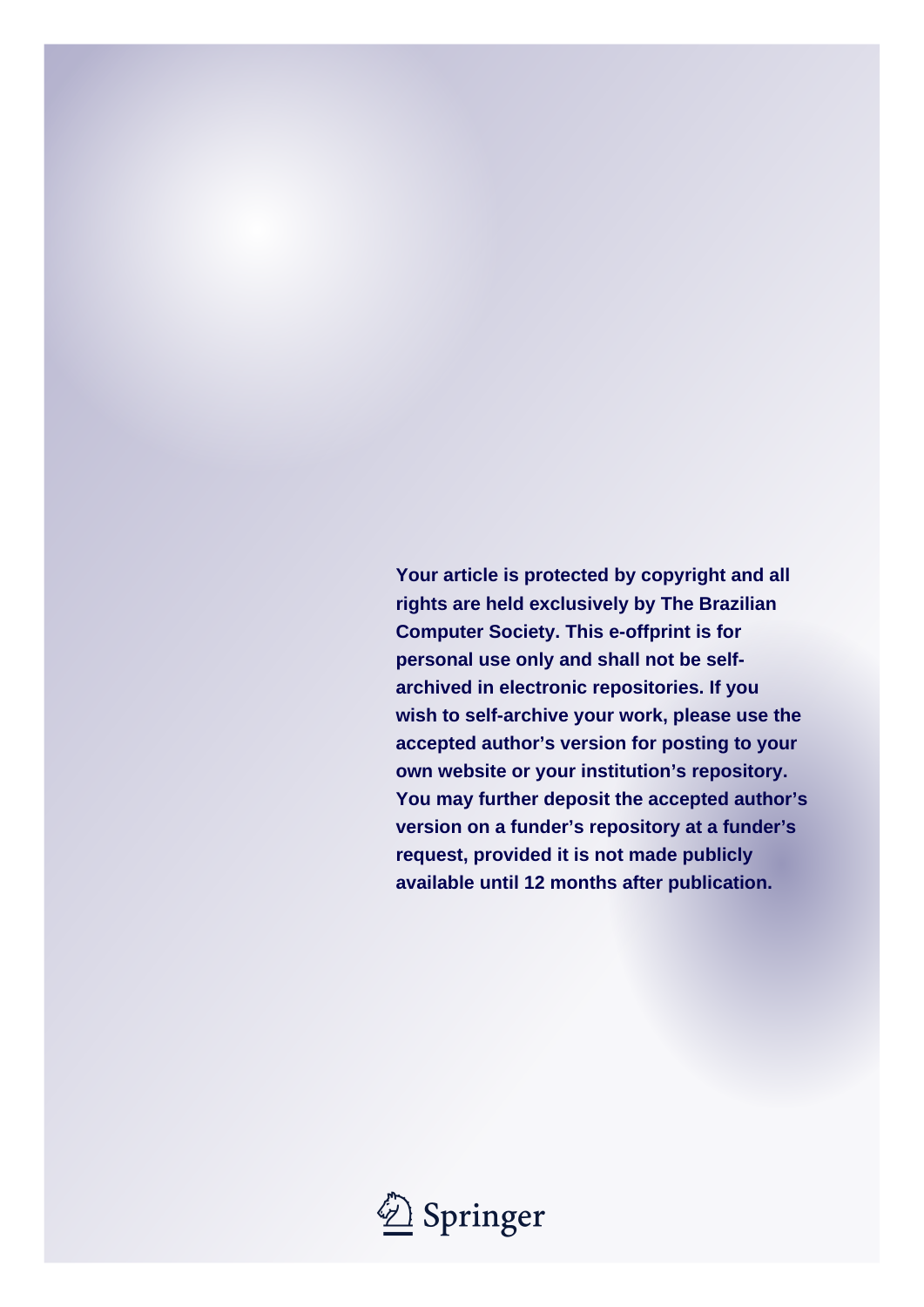SI: FOME - THE FUTURE OF MIDDLEWARE

### **Resilient dependable cyber-physical systems: a middleware perspective**

**Grit Denker · Nikil Dutt · Sharad Mehrotra · Mark-Oliver Stehr · Carolyn Talcott · Nalini Venkatasubramanian**

Received: 24 November 2011 / Accepted: 30 December 2011 © The Brazilian Computer Society 2012

**Abstract** In this paper, we address the role of middleware in enabling robust and resilient cyber-physical systems (CPSs) of the future. In particular, we will focus on how adaptation services can be used to improve dependability in instrumented cyber-physical systems based on the principles of "computational reflection." CPS environments incorporate a variety of sensing and actuation devices in a distributed architecture; such a deployment is used to create a digital representation of the evolving physical world and its processes for use by a broad range of applications. CPS applications, in particular, mission critical tasks, must execute dependably despite disruptions caused by failures and limitations in sensing, communications, and computation. This paper discusses a range of applications, their reliability needs, and potential dependability holes that can cause performance degradation and application failures. In particular, we distinguish between the notion of infrastructure and information dependability and illustrate the need to formally model and reason about a range of CPS applications and their de-

G. Denker · N. Dutt · S. Mehrotra · M.-O. Stehr · C. Talcott · N. Venkatasubramanian  $(\boxtimes)$ Department of Computer Science, University of California, Irvine, USA & SRI International, Menlo Park, USA e-mail: [nalini@ics.uci.edu](mailto:nalini@ics.uci.edu)

G. Denker e-mail: [denker@csl.sri.com](mailto:denker@csl.sri.com)

N. Dutt e-mail: [dutt@ics.uci.edu](mailto:dutt@ics.uci.edu)

S. Mehrotra e-mail: [sharad@ics.uci.edu](mailto:sharad@ics.uci.edu)

M.-O. Stehr e-mail: [stehr@csl.sri.com](mailto:stehr@csl.sri.com)

C. Talcott e-mail: [clt@csl.sri.com](mailto:clt@csl.sri.com) pendability needs. Formal methods based tools can help us design meaningful cross-layer adaptation techniques at different system layers of the CPS environment and thereby achieve end-to-end dependability at both the infrastructure and information levels.

**Keywords** Cyber-physical spaces · Formal models · Reliability techniques · Reflection · Infrastructure resilience · Information dependability

#### **1 Introduction**

Recent advances in embedded computing, networking, and stream data management technologies have made it feasible to create Cyber-physical Systems (CPS) that can sense and affect their environment in different ways and with different levels of sophistication. A common definition of a cyberphysical system is one that "*integrates computing and communication capabilities with the monitoring and/or control of entities in the physical world dependably, safely, securely, efficiently, and in real-time*." Such systems provide complex, situation-aware, and often safety- or mission-critical ecosystems and services. Examples of such CPS ecosystems include engineering systems such as intelligent transportation systems (air and ground), smart power grids, structural monitoring and control of civil infrastructures such as bridges and dams; medical/healthcare systems (for assisted living, patient monitoring in hospitals, automated laboratories); smart spaces (buildings with surveillance and microclimate control); smart agriculture; flexible manufacturing systems (with self assembling structures); systems and processes used in defense, homeland security and emergency response (ad hoc ground/airborne combat teams, intelligent firefighting, etc.). In the medical domain, for example, the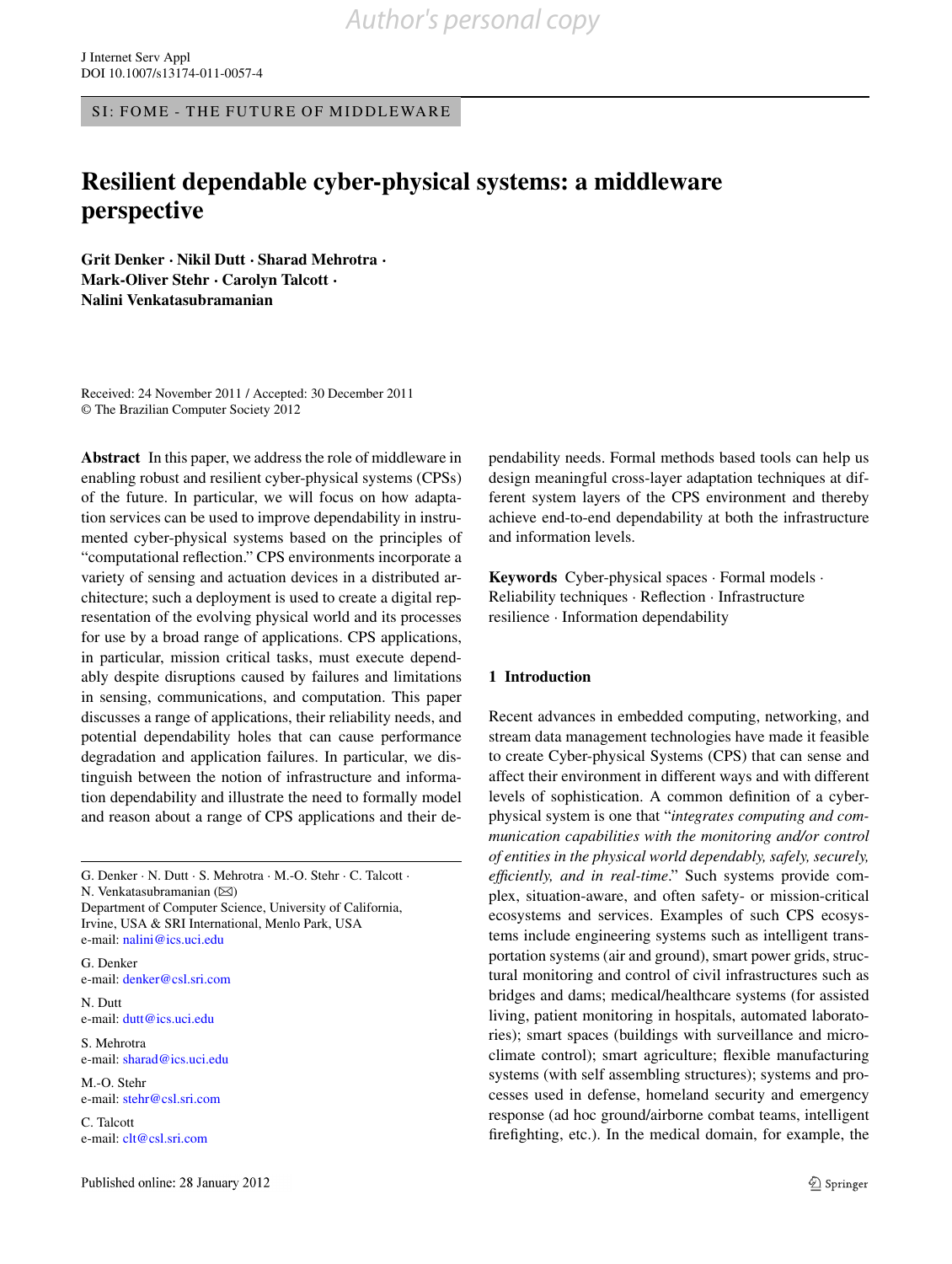CPS ecosystem must bring together information from numerous devices that capture diverse physiological factors such as heart rate, temperature, or oximetry—for diagnosis, treatment and care; many of these devices are typically designed for isolated use; the composition of these devices to design perpetual life assistants for busy, older or disabled people and location-independent access to worldclass medicine is a grand challenge. In the area of intelligent transportation, advances are being made to achieve safe and efficient transportation at the level of individual vehicles (e.g., the CMU urban autonomous vehicle that drives with other vehicles, lanes, and intersections [[1\]](#page-9-0)), and enable significantly reduced traffic congestion and delays (e.g., the Cartel project [\[37](#page-10-0)] uses location of mobile phones and custom-built on-board telematics devices to enable traffic mitigation and road condition monitoring. Smart and Secure Power Grids are exploring how to change the process of power generation and distribution, orchestrate power usage to realize more sustainable societies with blackoutfree electricity generation/distribution and net-zero-energy buildings.

Unlike pure sensor networks, CPSs can perform physical actions and are usually characterized by (distributed) control loops through which the environment provides essential feedback. Unlike traditional Sensor/actor networks, node and communication capabilities of emerging CPS ecosystems can vary significantly. For instance, in addition to resource-constrained embedded sensor/actuator nodes, devices carried by humans (e.g., PDAs), energy-rich nodes attached to vehicles (e.g., laptops), resource-constrained UAVs, as well as nodes with continuous Internet connectivity (e.g., ground stations and computationally powerful grid nodes) can all be part of the same CPS ecosystem.

We highlight key observations (derived from real world experiences in developing and deploying CPS systems) that indicate a paradigm shift in the future generation of cyberphysical systems. The *first* of these is a move from a devicecentric view of CPS to an information-centric view. We argue that a broader, information-centric perspective is essential in upcoming CPS applications where *sensemaking* of the captured information is used to drive decision-making and control. In our expanded view, we observe that CPS applications today exhibit two levels of operation:

- (a) a lower level hybrid control loop that enables automated actuation and management of networks of embedded devices, e.g., automated brake control in vehicular CPS;
- (b) a higher level information centric loop, used to make slightly longer term decisions (by a human operator sometimes) that actuates new behavior. Such a "logical actuation" of the underlying system can exploit additional knowledge—third party information sources, historical and prior data, domain expertise, etc.

The latter aspect is gaining importance and presents many interesting opportunities for middleware-driven orchestration of CPS. For example, knowledge of how a building fire is propagating (extracted from multiple sensory feeds) can enable better deployment of firefighter resources. A *second* interesting observation is that in many of the above CPSs, there is an increased use of a human-in-the-loop (in lieu of the completely automated approach), where CPS systems provide situational awareness to humans who are decision makers. For example, power grid systems have humans that control usage; operators that control distribution and even control generation (reselling of power generated by solar panels back to the grid). Similarly, healthcare applications involve patients, doctors, nurses; individuals all of which can impact how information is obtained and processed. Transportation systems have drivers with behaviors that control low-level braking behavior in cars; or user travel patterns that create congestion. Emergency response systems are inherently a human-oriented process where individuals in response agencies, onsite first responders, and citizens make decisions that can save lives and property. Such systems are especially interesting since they are complex heterogeneous networked systems with humans and (autonomous) agents in the loop—this brings about sociotechnical issues in the deployed cyber-physical systems. A *third* observation is that the information used in CPS environments is increasingly multimodal in nature with diverse data types (small sensor readings, images, video, audio/speech, text, and social media). Information may be structured (e.g., relational tables), unstructured (free form text) or semistructured (spatiotemporally tagged event data). This trend presents both an opportunity (due to the rich nature of the information) and challenge (added complexity due to volume of data and real-time processing needs).

In this paper, we discuss a specific example of an information-centric, human-oriented CPS that will benefit from the expanded view described above—i.e., that of an instrumented cyber-physical space (ICPS). It is possible today to build smart spaces that integrate a variety of sensing and actuation devices to create a digital representation of the evolving physical world that can then be exploited by applications for a variety of purposes. Such instrumented Cyber-physical spaces (ICPS) are technologically cuttingedge and exemplary of highly instrumented spaces of the future; Fig. [1](#page-4-0) illustrates an example of such an ICPS. ICPSs are being explored, in both academia and industry, in a variety of application contexts including critical infrastructure monitoring and surveillance, maritime and port security, athome patient monitoring and assisted living, and incident site situational awareness for improved emergency response. Many of these applications are mission critical (e.g., command and control, medical triaging, incident command systems for first responders) and involve decision making by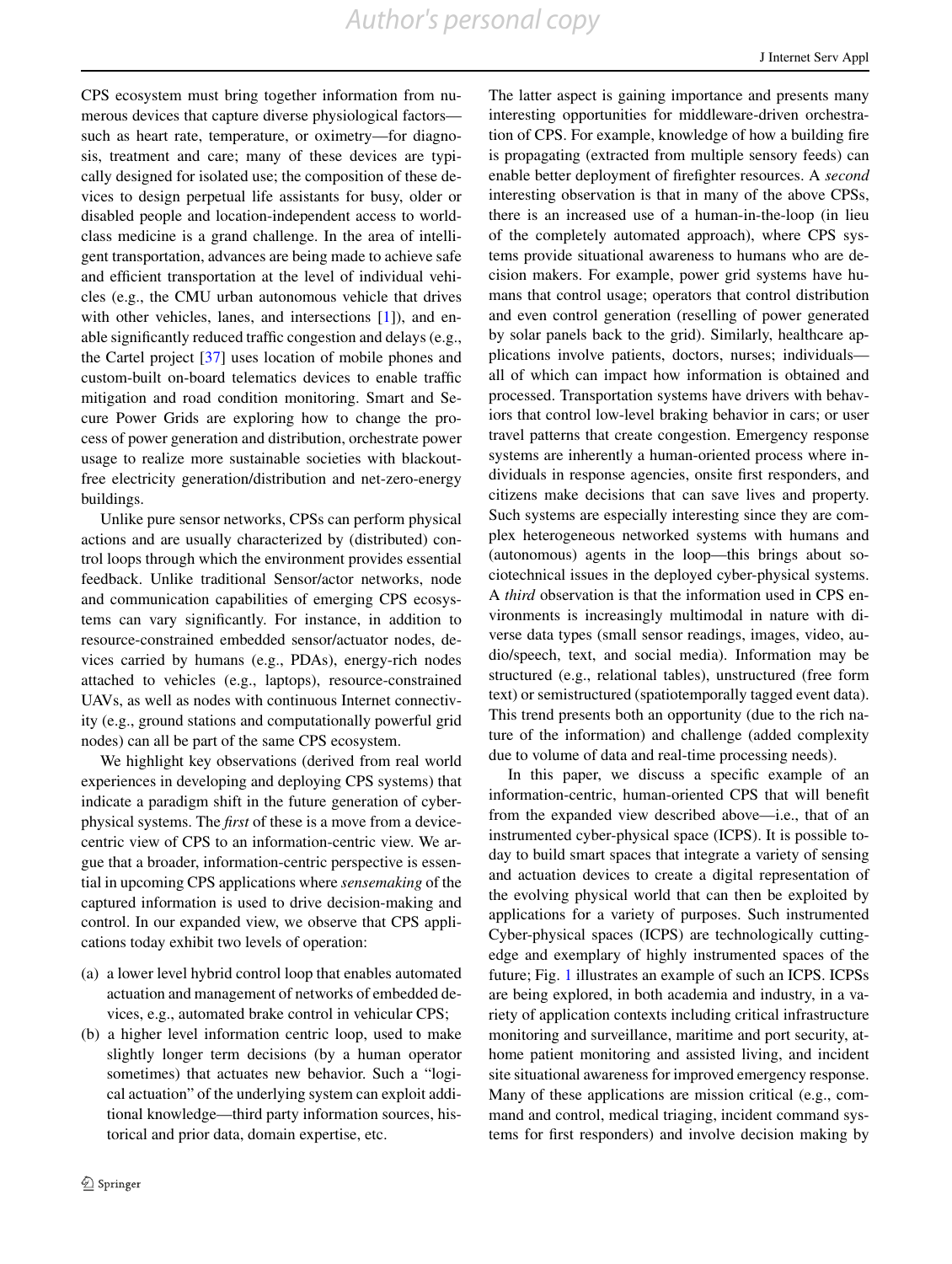## *Author's personal copy*



**Fig. 1** Responsphere—an instrumented cyber-physical space at UC Irvine

<span id="page-4-0"></span>humans who, through situational awareness systems, observe dynamically changing environments and respond to critical events. Indeed, the larger deployments exemplify a societal scale CPS system with a broad range of users and devices.

1.1 Challenges in designing and deploying cyber-physical systems

The dynamic, heterogeneous, and large scale nature of CPS systems create interesting challenges in their real world deployment. The first issue is that of *architectural configuration and management*—there is a need to determine the degree of decentralization and hierarchical control in the overall networked CPS environment based on its scale and connectivity characteristics. *Interoperability* poses a critical challenge in CPS systems at multiple levels—(a) Sensor and platform heterogeneity that arises due to the varying sensing, computational, and storage capabilities of diverse devices; (b) network heterogeneity due the diverse communication media that interconnect devices to application servers (e.g., wired Ethernet, WiFi, cellular, MANETS); application interoperability where information from the same underlying physical infrastructure is simultaneously repurposed for multiple applications (e.g., surveillance, social networking).

*Implementation of the information centric approach* to achieve system wide objectives (discussed earlier) poses significant challenges. Enabling the transition from sensing to sensemaking implies the need for programming information centric applications on a heterogeneous infrastructure of devices/networks. This in turn requires the development of abstractions that translate device-level features into those required by applications. In addition to the real-time, resourcelimited, reactive aspects of traditional embedded systems, information centric CPSs must embody a situation awareness that reflects the overall distributed system and its environment. Local situation awareness of a network node is not sufficient. Each node must maintain a model of its local, directly observable situation together with models about the rest of the network. Furthermore, different nodes may have different degrees of awareness according to their capabilities. Asynchronous actions must achieve a desired overall coherent effect. An advantage of multiple distributed nodes is that resources can be pooled and limitations can be partially overcome by cooperation. To realize the potential benefits of pooling resources (energy, CPU cycles, memory, bandwidth, sensors/actuators), it is necessary for the different processes/layers on each node to adapt resource usage (setting parameters, choosing policies) to achieve systemwide objectives, not just local goals.

A dynamic CPS environment needs to be open in the sense that nodes may come and go. In fact, a system may assemble "on the fly" for a given purpose. Mission-critical systems may be scaled up or down depending on mission requirements. This points to the need for management frameworks that exhibit *agility and flexibility* and reduce deployment, integration, testing time. Another factor that is gaining importance in recent deployments is the *sustainability* of the CPS ecosystems that are being created. The batteryoperated nature of the wireless devices in these infrastructures creates issues of maintenance; it also raises issues as to the energy/environmental costs vs. the benefits of having such infrastructures in the first place. The design of selfsustaining, green low carbon footprint CPSs is a topic of recent research. Other topics include the ability to set up instant CPSs rapidly where little capability exists, and ensuring the *privacy* of individuals embedded in cyber-physical spaces that are being monitored and adapted.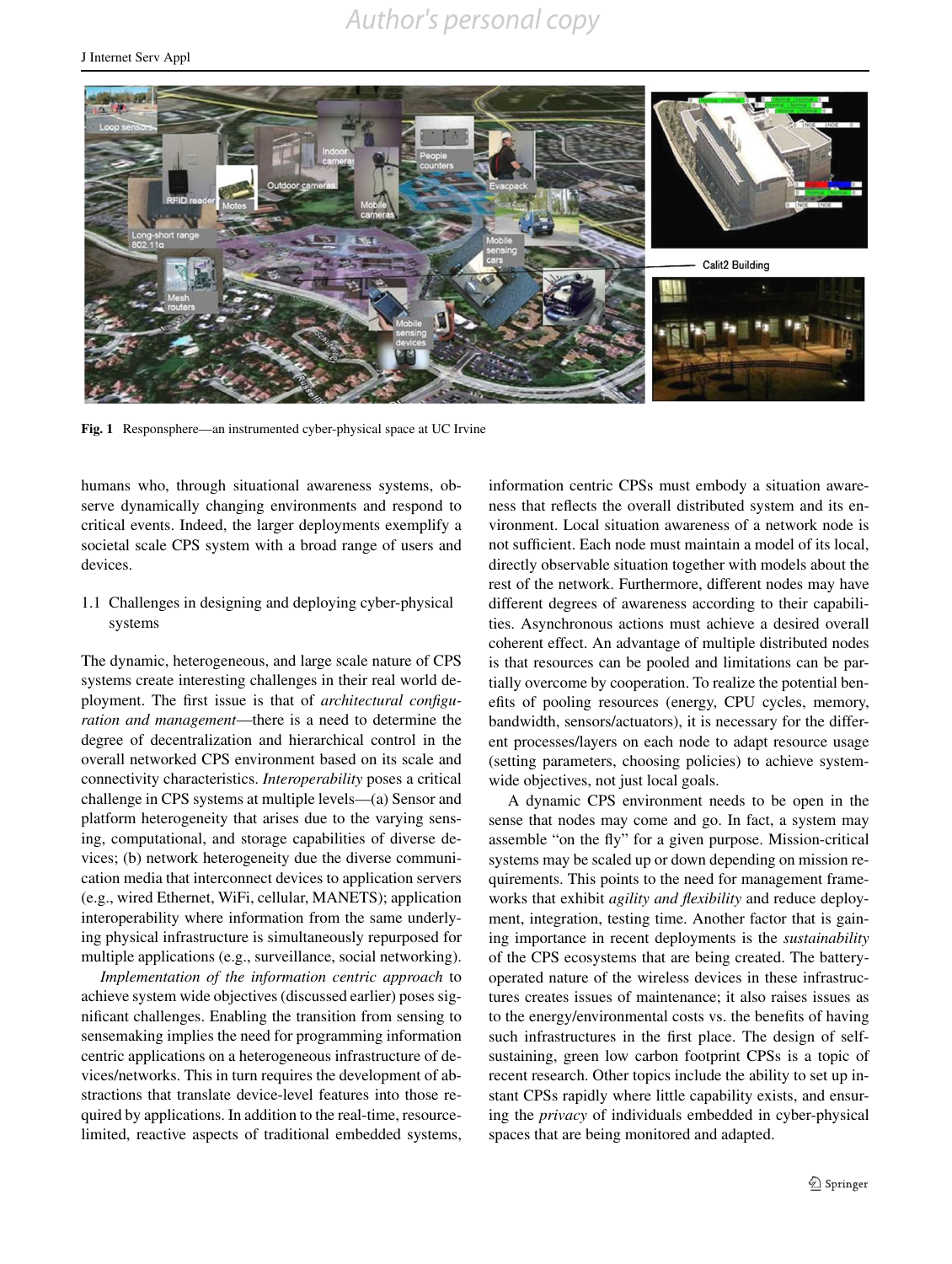While there are several challenges in building CPSs, the remainder of this paper focuses on the issue of dependability and resilience in CPS systems. Section [2](#page-5-0) motivates the need for resilience in CPS and describes the different forms of dependability in a CPS system (infrastructure and information dependability) through a motivating application. Section [3](#page-6-0) discusses challenges in the modeling of dependability characteristics in CPS systems and uses formal methods to model and reason about dependability needs in CPS applications. Section [4](#page-7-0) presents potential techniques and promising solutions to may enable improved infrastructure/information dependability. We conclude in Sect. [5](#page-8-0) with potential research directions.

#### <span id="page-5-0"></span>**2 Resilience/dependability in CPS**

This paper focuses on the prime issue of CPS resilience that ensures dependable operation of the system despite small changes in ambient conditions or large perturbations (extreme events, crises) to the underlying infrastructure. Dependability, as defined by the IFIP 10.4 Working Group on Dependable Computing and Fault Tolerance, refers to the trustworthiness of computing systems that allows reliance to be justifiably placed on the services it delivers. Resilience is a closely related concept [[22\]](#page-9-1) and refers to "the ability to recover from or adjust easily to or change;" in other words, "the persistence of dependability when facing changes." In particular, mission-critical applications require the underlying systems to be dependable despite disruptions in the infrastructure that cause failures in sensing, communications, and computation. Dependability constitutes a variety of nonfunctional requirements including availability, reliability, maintainability, safety, and integrity. In the context of CPS, dependability can broadly be classified at two interdependent levels that, combined, can provide a trustworthy platform for building applications.

- *Infrastructure dependability*—how dependable are the underlying infrastructure components (e.g., sensors, networks, actuators, computing/storage elements, software environments) in the presence of diverse failures that may lead to disruptions, and
- *Information dependability*—how dependable is the information generated by the underlying infrastructure given errors/uncertainty in information input (e.g., sensor readings) and data analysis mechanisms.

Several key aspects of dependability must be considered to enable resilience in CPS environments. First, dependability is an end-to-end system property—disruptions at any level of the system (hardware, OS, network, software) can hinder application needs—examples include packet drops at the network layer due to congestion, and bit flips in the architectural layer due to soft errors. Second, the underlying system is inherently dynamic—to support dependability, a structured approach to realizing adaptability is essential, especially when the CPS is long-lived and must operate under unpredictable situations. Third, designing for both adaptability and dependability requires the ability to reason about system evolution and determine whether adaptations performed meet the dependability needs. One of the key issues in the deployment of large scale CPSs today is a lack of understanding of the resilience properties of these systems. Fourth, an CPS environment contains heterogeneous sensing components that generate torrents of multimodal data delivered over heterogeneous networks (wired, wireless). Also, resource limitations exist at multiple levels, making it difficult to capture, deliver, and process information on-the-fly. The challenge lies in developing a management infrastructure that can detect, and cost-effectively handle environment changes while meeting dependability needs.

We argue for a principled approach to developing a management framework for dependable CPS. Closed loop control where sensor-driven observations cause dynamic adaptations to CPS devices is a driving philosophy in multiple CPS applications, e.g., building energy manage-ment [[33\]](#page-9-2) and healthare [[24\]](#page-9-3). Recent CPS projects such as CYPRESS [\[13](#page-9-4)] and fractionated CPS [\(http://ncps.csl.sri.](http://ncps.csl.sri.com/) [com/\)](http://ncps.csl.sri.com/) explore an "observe-analyze-adapt" architecture, i.e., a reflective approach, in which a CPS has a model of itself, its objectives, and its effects on the environment; the CPS achieves dependability objectives through adaptation using runtime application of formal analysis methods. Such a framework enables researchers to explore a range of crosslayer dependability techniques ranging from networking and messaging technologies to adaptive information fusion.

The ability to monitor and adapt has far reaching outcomes in other domains as well. For example, a home health monitoring scenario will consist of RFID-enabled smart pillboxes, video cameras for determining the patient's location, and on-patient body area networks consisting of polar straps for heart rate, oximetry for respiratory conditions, accelerometers to determine position and ambulatory behavior, galvanized skin response sensors, and so on. A building automation application can be developed where information from sensors (cameras, motion detectors) can be used to determine building occupancy and consequently control the lights, elevators, and HVAC systems. Infrastructure and information reliability issues arise in all these scenarios; all require reliable detection of critical events from multiple sensors and the consequent triggering of actions to initiate appropriate response is crucial in all cases. Through the design of suitable adaptation knobs/techniques, applications can achieve reliability and gracefully deal with infrastructure failures.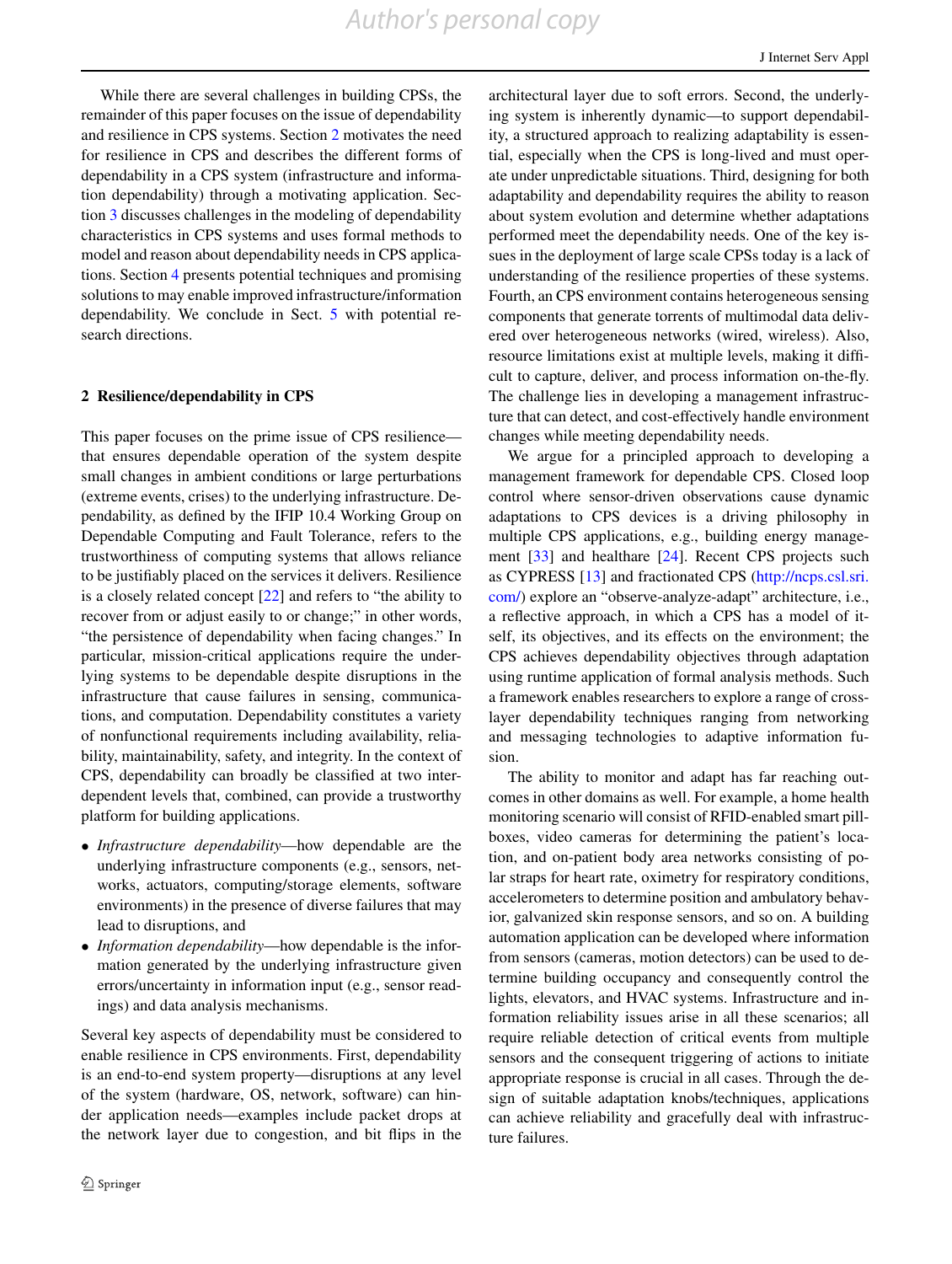#### 2.1 A driving scenario

To illustrate how adaptability can help realize dependability in mission-critical applications, consider the normal functioning of a high-rise campus building instrumented with sensors for a surveillance related application—the surveillance scenario morphs into a situational awareness CPS application, called SAFIRE [[34\]](#page-9-5) when there is a fire in the building. Several calls are received at the 9-1-1 call center reporting a fire in a chemistry laboratory located in a highrise building on a university campus. While fire and hazmat resources are en route to the scene, the CPS application unlocks access to resources pertaining to the particular location and type of incident that otherwise would not be available under normal circumstances. These could include (a) detailed floor plans of the relevant building, (b) an up-to-date inventory of hazardous materials obtained live via a campus chemical inventory database (c) connection to the building surveillance cameras allowing video feeds to be observed from inside the building. These resources and contextual information are made available to the incident commander and other first responders via networked terminals installed in the fire apparatus and command vehicles [\[34](#page-9-5)]. Fire personnel may place or carry additional sensing and networking equipment to augment the information capture capabilities at the incident site. Another CPS client application, a firefighting assistant, is initiated to provide a communications infrastructure that can dynamically configure itself according to need, make use of resources as available.

Over the past 2 years, our team has conducted experiments in a controlled instrumented campus environments (UCI Responsphere, [www.responsphere.org\)](http://www.responsphere.org) and more realistic structural fire drills (including live burns held in conjunction with first responder partners in different test sites in Orange County, California). The following observations were made [[14\]](#page-9-6): (1) In CPS applications such as assisted firefighting, failures will happen; *there is no time to diagnose the problem on the spot, much less to reconfigure computers, swap/recharge batteries, or change cables*. Failures are aggravated by the presence of hazards such as fire. (2) *Current network mechanisms are sensitive to noise*. Experiments using WiFi infrastructure networks for transmitting multimodal speech and video data demonstrated a significant drop in information quality even with limited network noise; exploiting ad hoc communication is beneficial even when infrastructure may be available. (3) *Network topology and its degree of stability impacts reliability*. Mobility further reduces reliability and increases convergence time. To enable infrastructure dependability, the system will dynamically prioritize information captured by sensors in the impacted area (e.g., camera feeds showing entrapped victims) to flow through available networks. To illustrate information dependability, consider in the same scenario, a temperature and gas sensor feed that shows an anomalous reading (e.g., heightened temperature and CO levels). In this scenario, the ICPS provided critical information needed to respond to the hazard (e.g., the presence of water-reactive chemicals in substantial quantities). It provided a means to utilize observational capabilities of the building infrastructure (locations of alarm panels and cameras), automatically incorporating new components when they become available. In the following sections, we discuss two key directions for further work (a) cross-layer modeling of the CPS environment and evolving state; (b) resilience techniques for infrastructure and information dependability.

#### <span id="page-6-0"></span>**3 Modeling CPS systems and dependability needs**

The physical resources and infrastructures in a CPS span multiple scales (e.g., sensors capturing real-time events at the hardware layer, to networked communication for dissemination of critical information from event sources to multiple destinations). A key challenge in managing the disparate abstractions in the logical, physical, and temporal dimensions is the consistent cross-layer modeling of information flow across these abstractions. A modeling framework is required that can capture the layered CPS architecture and application needs, analyze current system state, detect violation of end-to-end dependability requirements, and reason about the validity of adaptations. To determine the best strategies for adaptation, a system that can carry out gedanken experiments to predict the outcomes under different policies or parameter settings is best suited (e.g., reflective route planning for DTNs [[36\]](#page-9-7)). To enable such gedanken experiments, a system must have a representation of and reason about itself. This can be achieved through executable models of the system that have well-described state and behavior in a framework with well-defined reasoning principles. Such formal executable models can then be used for reasoning and analysis, and relating dependability constraints (e.g., accuracy of measurement or expected timeliness of data delivery) to component parameters. The verification and validation of CPS is notoriously difficult and conventional techniques are too expensive; factoring out the minimal functionality common to CPS is a first step toward making verification feasible, because the cost of verification can be amortized over many instantiations of the common framework. This is far from enough, however, because mission-specific properties and performance metrics will require verification, also, and the mission-specific software will typically be much more complex than the minimal framework. Furthermore, conventional verification cannot enable rapid deployment at acceptable cost.

The use of formal methods to ensure safety and dependability in CPS is a topic of much interest [[3,](#page-9-8) [23,](#page-9-9) [24\]](#page-9-3) in CPS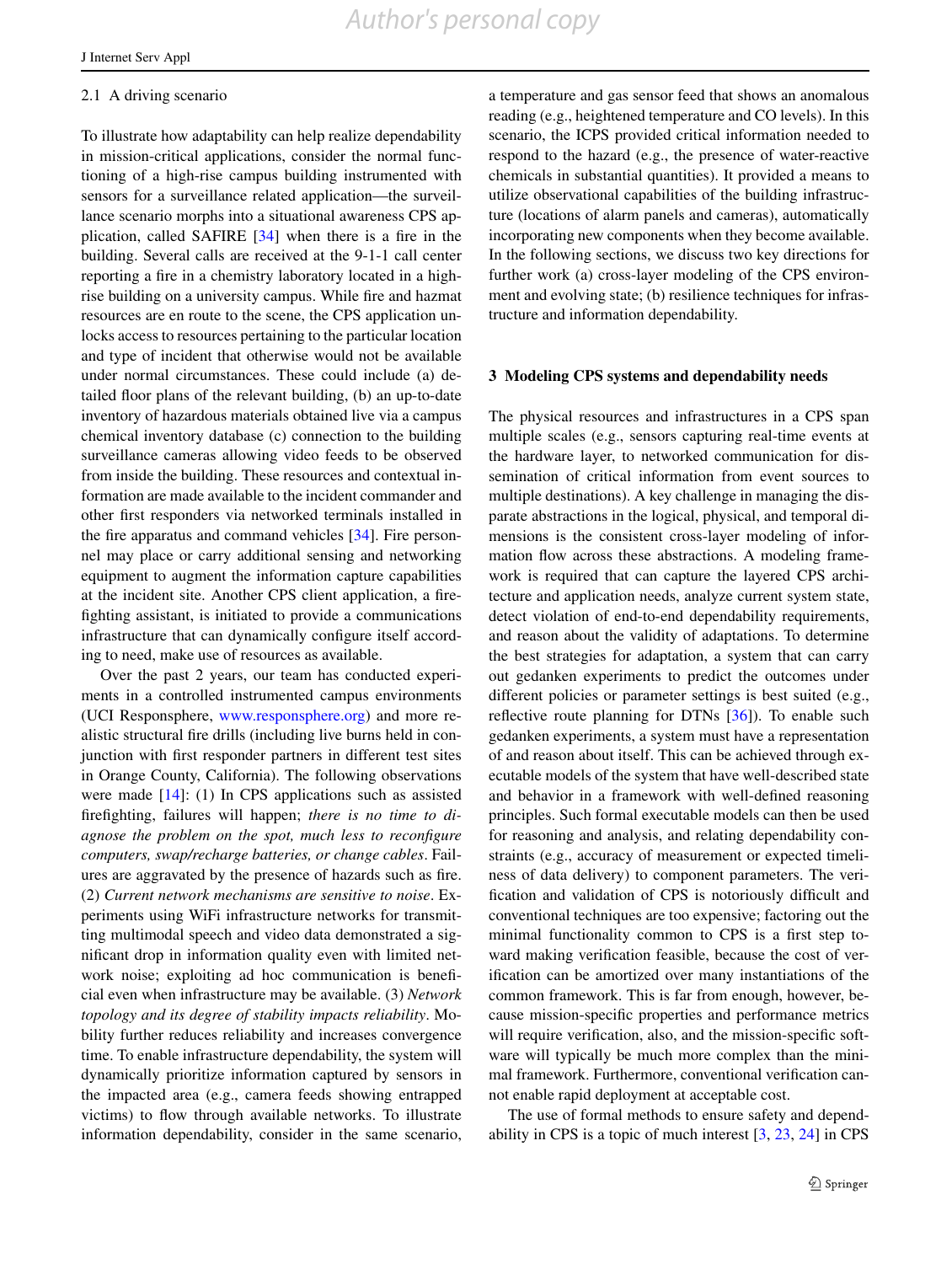domains including transportation, healthcare, and avionics. For example, the CYPRESS  $[13]$  $[13]$  and NCPS<sup>[1](#page-7-1)</sup> projects are exploring the use of the Maude rewriting logic language and environment [[11,](#page-9-10) [26](#page-9-11)] for developing the formal models of CPS. Rewriting logic is well suited to model concurrent systems; techniques have been developed to treat time [[28\]](#page-9-12) and probabilistic features [[20\]](#page-9-13). Modeling and analysis in a formal framework, such as Maude, can then be used to prototype ideas, develop techniques to analyze design decisions, and inform observation/adaptation decisions.

As a sample use case of the formal model, let us consider the dependability of the CPS communication infrastructure which consists of diverse technologies [\[12](#page-9-14)] such as wired Ethernet, WiFi, cellular, Zigbee, mobile ad hoc (MANETs), mesh, and personal area networks (PANs). Various failures can lead to message delays or latencies in the combined wired/wireless networks, and thus impede the flow of information to CPS applications. In general, verifying optimized operation or fault tolerance over a general space of network architectures is an intractable problem. By analyzing and verifying selected points in the network architecture space, the network structure can be varied to provide protection mechanisms against faults. For example, one may choose standard or high-integrity network components (that provide additional protection using self-checking pairs); techniques for path and system redundancy can be incorporated to provide protection against failures. Equipped with a formal specification of the network components, network architectural choices and input traffic, analysis tools can be developed for fault and performance analysis. For example, in a camera surveillance scenario, we can analyze the communication network to predict the likelihood that there is no surveillance data for an area. Similarly, considering different camera collection schedules may provide more (or less) surveillance, resulting in more (or less) frames in the network. Such analysis will help generate improved failure models and devise strategies to couple such models into the larger CPS framework.

#### <span id="page-7-0"></span>**4 Techniques to support resilience in CPS**

<span id="page-7-1"></span>Sensors, devices, communication medium, and the application context are subject to constant changes or failures in dynamic environments. For example, devices can be turned on and off, or moved from one place to another; networks may be congested and packets are dropped; the target (e.g., monitored person) may move from one building to another. At the information level, sensed information may be imprecise and the dynamics of the event may require different information to be captured. We discuss techniques at the infrastructure and information level to handle such changes.

#### 4.1 Infrastructure resilience techniques

To illustrate issues at the infrastructure-level, let us consider the specific case of enabling communication infrastructure dependability in CPS. In the context of multiaccess networks, techniques have been developed for network handoff [[27,](#page-9-15) [32](#page-9-16)] power management [[19\]](#page-9-17) and monitoring [\[4](#page-9-18)], and QoS support [[30\]](#page-9-19); enabling techniques for specific combinations of networks (cellular/ad hoc [\[8](#page-9-20), [25](#page-9-21)], cellular/Wi-Fi [[29\]](#page-9-22), Bluetooth/Wi-Fi [\[2](#page-9-23)]) have been explored. Many of the proposed techniques are at the network and lower layers; adaptability to unexpected failures and surge demands is difficult to orchestrate at these lower layers. A middleware driven approach to managing communication over diverse network technologies can help leverage the components' network capabilities seamlessly in a quality sensitive manner. Recent work has developed techniques where nodes can communication decisions locally, using available knowledge of network status and taking into account tolerance parameters (timing, accuracy, reliability) [\[31](#page-9-24), [36](#page-9-7)]. What is new and challenging is using these ideas to deal with the overall CPS multinetwork infrastructure.

*Exploiting multiple access networks*: One approach to enhance communication reliability is by combining the capabilities of multiple access networks to form reliable connected networks. The first step toward this is to be able to structure a complex network of networks and design a management system that captures and maintains network state information efficiently in a logically centralized DB. Such a multinetwork management system must be able to scale to large number of devices and deal with the dynamic aspects induced by mobility. Intelligent exploitation of hierarchy and clustering can help structure a network architecture, techniques for "intelligent gateway placement" are required to connect networks (e.g., cellular backhaul to a on-site wireless mesh network [\[39](#page-10-1)]) and enable smooth flow of information. The underlying state collection mechanisms must minimize the overhead of state capture (number of messages, power consumption) while meeting time, frequency, or accuracy requirements. The multinetwork environment must also include techniques for exploiting concurrency across the multiple networks—joint routing [[15\]](#page-9-25) of CPS data across multiple access networks using adaptive access selection [\[5](#page-9-26), [6](#page-9-27), [21\]](#page-9-28), content fragmentation, band-width aggregation [[9\]](#page-9-29), and network coding [[17\]](#page-9-30), thereby leveraging the bandwidth/resource provided by multiple networks to attain communication performance that cannot be achieved by any single network alone. The challenge is to effectively exploit path/access diversity while considering the content specifics, user priorities, and information timeliness/reliability needs.

*Exploiting mobility in disconnected networks*: In CPS scenarios with high mobility and sparse deployment, main-

<sup>1</sup><http://ncps.csl.sri.com/>.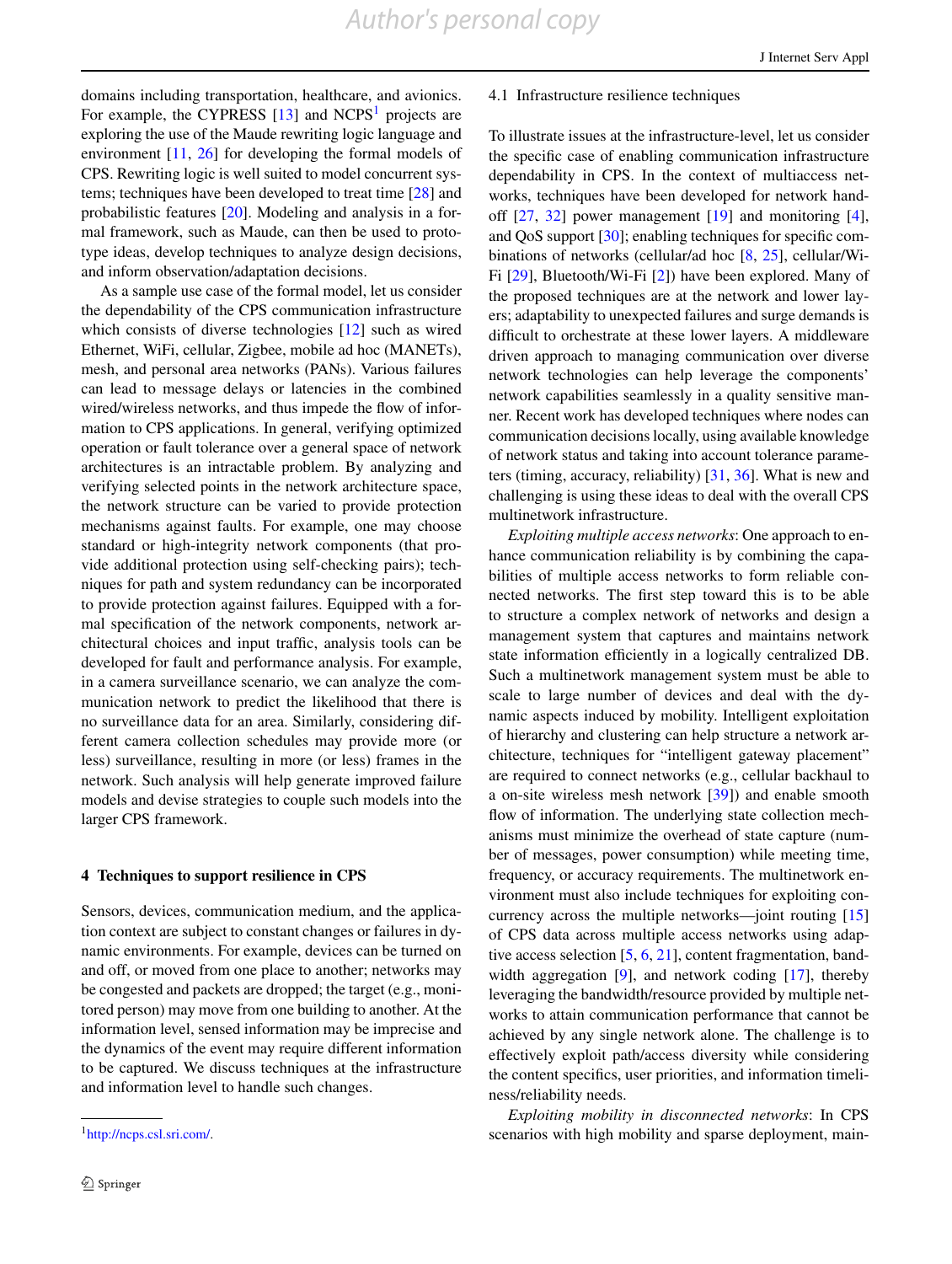taining continuous connectivity between nodes is a challenge. The ability to exploit nodes that move around as potential "mules" to relay data "bundles" to specific gateways (similar in spirit to delay tolerant networks [[7\]](#page-9-31)) is useful in such scenarios. Communication criteria may involve reliability (aim to deliver as many bundles as possible to their destinations), storage efficiency (reduced storage consumption on mobile nodes), transmission efficiency (fewer number of transmissions), and timeliness (reduced latency incurred before bundles reach their destinations). In a CPS environment (e.g., fire situational awareness), mobile sensing may be event-driven; where the trajectory of the mobile node is not fixed, but dictated by the evolution of events in the space. Often, higher resolution data is required from the event region and unequal sensing needs in the space (due to the event) may cause buffer overflow at the sensor. The challenge then is to design mobile capture techniques that sense as frequently as needed (via quality-aware sensing); upload data as quickly as possible (time-efficient); ensure no buffer overflows; and provide this despite network disruptions.

#### 4.2 Information resilience techniques

Information reliability in the CPS environment is a semantic concept—it refers to reliability of the observed information (as opposed to reliability of individual devices involved in capturing or communicating the information). Information obtained in an ICPS may be erroneous due to inherent imprecision of the sensing devices, dynamics of the event being captured and limitations of the underlying sensing and communication infrastructure. Approaches need to be designed to support robustness to changes in sensing needs at the semantic level in order to enhance confidence in the sensing outcome under dynamic changes. We describe below two potential approaches to improve dependability of information from sensors.

*Sensor fusion to realize dependability requirements*: The ability to observe and extract information using sensors may vary across the physical space of the CPS system; exploiting this knowledge to fuse information from multiple sensors to provide an aggregate estimate of the sensed values can result in increased confidence in the result, i.e., improved information reliability. For example, consider an extensible localization framework that enables seamless fusion of multiple localization technologies (e.g., GPS, GSM, Wi-Fi, ultrasound, ultra-wideband (UWB), inertial sensors, and IR) that differ in availability, operational costs, infrastructure requirements, levels of accuracy and efforts needed to calibrate, and use the technology  $[10, 16, 18, 35]$  $[10, 16, 18, 35]$  $[10, 16, 18, 35]$  $[10, 16, 18, 35]$  $[10, 16, 18, 35]$  $[10, 16, 18, 35]$  $[10, 16, 18, 35]$  $[10, 16, 18, 35]$ . What is required is a generic approach whereby diverse sensing technologies can be fused together to meet the diverse needs of the ICPS applications in a cost-effective manner. How exactly to design and deploy fusion pipelines to meet information accuracy needs remains a challenge.

*Cooperative sensor actuation and event disambiguation*: The CPS event processing engine is required to react to events quickly, e.g., notification about an unauthorized individual's entry in a surveillance scenario is much more valuable seconds after entry as opposed to minutes after he has already left the premises. This requires applying complex processing operators on high volume data; information extraction tasks such as person identification from multimedia surveillance data is difficult in resource-constrained environments where I/O storage limitations, transmission delay, bandwidth restrictions, and packet losses may prevent the capture of high quality data. The ability to exploit semantics (of content, deployment, application, users) can help in enhancing information quality in the presence of such resource limitations. Recent work on camera networks suggests that a probabilistic model based on extracted semantics can predict where events of interest will occur and dedicate scarce resources accordingly [\[38](#page-10-2)]; this will help meet compute limitations without sacrificing event detection accuracy. However, the ability to increase dependability of one event may come at the cost of increased uncertainty about other activities that the sensor could have captured. For example, activating zoom capabilities to collect high-resolution facial images will imply temporary loss of "pan" capability which can capture potential events (albeit at lower resolutions) elsewhere in the coverage area of the camera sensor. While custom techniques can be designed, addressing information uncertainty with large numbers of devices is challenging.

#### <span id="page-8-0"></span>**5 Concluding remarks**

In this paper, we presented the need for dependability in the future generation of societal scale cyber-physical systems. We argued for adaptability as a key enabler in building dependable CPS systems and illustrated how a reflective "observe-analyze-adapt" methodology can provide a basis for structured adaptation. The approach described in this paper represents a paradigm shift in the area of monitoring, orchestration, and control of real-world dynamic cyberphysical systems using an information-centric approach (instead of a device-centric approach). Formal methods based specification and reasoning can provide a platform to perform what-if analysis and support consistent integration of the components into a larger framework.

Deploying Human-Oriented CPS raises additional issues of sustainability and security; these are particularly interesting since they can at times conflict with dependability needs. Today, sustainable infrastructures are selfmanaging; green; and energy-aware through the use of various energy-harvesting technologies that leverage renewable sources of natural and artificial energy (solar, wind, geothermal, kinetic). While the use of these novel approaches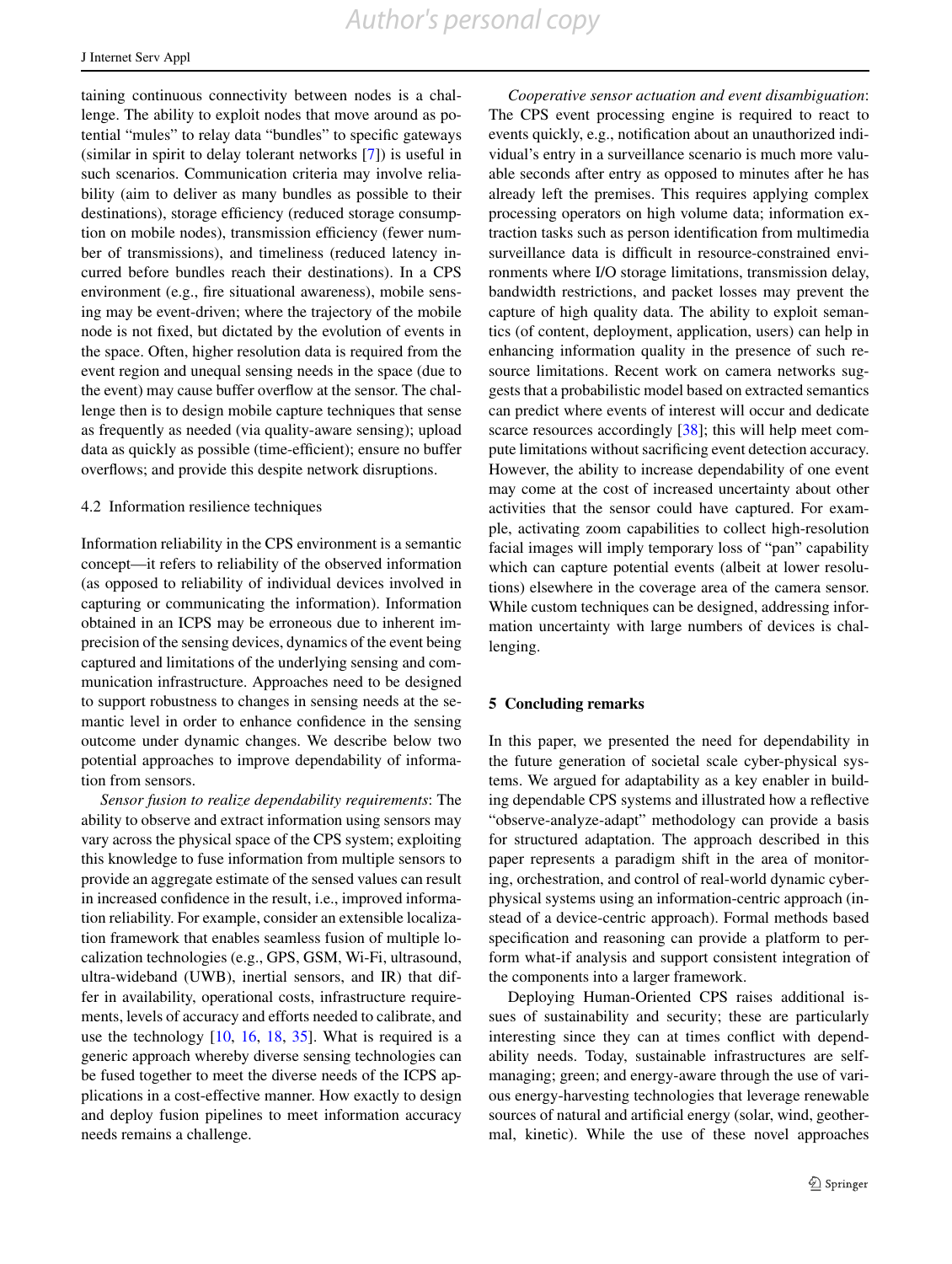enables sustainability, they bring with them new levels of (un)predictability—the dependable operation of a smart building is now connected to the availability of solar and wind power for instance. Societal scale CPSs also require the involvement of humans both as information providers (humans-as-sensors) and consumers (humans-as-decisionmakers). This raises questions of trust in the service provider who maintains and analyzes the data and privacy of individuals who are embedded in the instrumented space. The question of what exactly "privacy" means in these settings and how to express it merits further exploration. Whether the required privacy needs (once specified) can be enforced is debatable—especially in the presence of external inference channels (public and background knowledge). While privacy techniques aim to hide information and disclose as little as possible—resilience techniques attempt to do the opposite, gather rich information for increased confidence in the event. The next generation of societal scale cyber-physical systems requires designing a system-of-systems approach where societal entities, cyber entities, and physical devices cooperate toward a set of common goals will eventually lead to the blurring of distinctions between the "cyberphysical" and "sociotechnical" worlds.

<span id="page-9-23"></span><span id="page-9-0"></span>**Acknowledgements** This material is based upon work supported by the National Science Foundation under Award Numbers 1063596, 1059436.

#### <span id="page-9-18"></span><span id="page-9-8"></span>**References**

- 1. Azimi SR, Bhatia G, Rajkumar R et al (2011) Vehicular networks for collision avoidance at intersections. In: SAE 2011 world congress and exhibition
- <span id="page-9-26"></span>2. Ananthanarayanan G, Stoica I (2009) Blue-Fi: enhancing Wi-Fi performance using bluetooth signals. In: Proceeding of MobiSys
- <span id="page-9-27"></span>3. Bak S, Manamcheri K, Mitra S, Caccamo M (2011) Sandboxing controllers for cyber-physical systems. In: 2nd ACM/IEEE IC-CPS
- <span id="page-9-31"></span>4. Bailey MD (2006) A scalable hybrid network monitoring architecture for measuring, characterizing, and tracking Internet threat dynamics. PhD thesis, University of Michigan
- <span id="page-9-20"></span>5. Bellavista P, Corradi A, Giannelli C (2011) A unifying perspective on context-aware evaluation and management of heterogeneous wireless connectivity. IEEE Commun Surv Tutor 13(3):337–357
- <span id="page-9-29"></span>6. Bonnin JM, Lassoued I, Hamouda ZB (2009) Automatic multiinterface management through profile handling. Mob Netw Appl 14
- <span id="page-9-32"></span>7. Camp T, Boleng J, Davies V (2002) A survey of mobility models for ad hoc network research. Wirel Commun Mob Comput 2(5)
- 8. Chandra R, Bahl P (2004) MultiNet: connecting to multiple IEEE 802.11 networks using a single wireless card. In: Proceeding of INFOCOM
- 9. Chebrolu K, Rao R (2006) Bandwidth aggregation for real-time applications in heterogeneous wireless networks. IEEE Trans Mob Comput 5(4)
- 10. Chen B, Tong L, Varshney P (2006) Channel aware distributed detection in wireless sensor networks. IEEE Signal Process Mag 23(4):16–25
- <span id="page-9-14"></span><span id="page-9-10"></span><span id="page-9-6"></span><span id="page-9-4"></span>11. Clavel M, Duran F, Eker S, Lincoln P, Oliet NM, Meseguer J, Talcott C (2007) All about Maude: a high-performance logical framework. LNCS, vol 4350
- <span id="page-9-33"></span><span id="page-9-25"></span>12. Cook DJ, Das SK (2007) How smart are our environments? An updated look at the state of the art source. In: Proceeding of pervasive and mobile computing
- <span id="page-9-30"></span>13. CYPRESS project: [http://www.ics.uci.edu/~dsm/cypress/index.](http://www.ics.uci.edu/~dsm/cypress/index.html) [html](http://www.ics.uci.edu/~dsm/cypress/index.html)
- <span id="page-9-34"></span>14. Davison C, Massaguer D et al (2010) Practical experiences in enabling and ensuring quality sensing in emergency response applications. In: IEEE PerNEM
- <span id="page-9-17"></span>15. Erramilli V, Crovella M, Chaintreau A, Diot C (2008) Delegation forwarding. In: MobiHoc
- 16. Gastpar M, Vetterli M, Dragotti PL (2006) Sensing reality and communicating bits: a dangerous liaison. IEEE Signal Process Mag 23(4):70–83
- <span id="page-9-13"></span>17. Ho T, Lun DS (2008) Network coding: an introduction. Cambridge University Press, Cambridge
- <span id="page-9-28"></span>18. Ihler AT, Fisher JW III, Moses RL, Willsky AS (2005) Nonparametric belief propagation for self-localization of sensor networks. IEEE J Sel Areas Commun 23(4)
- <span id="page-9-1"></span>19. Jones CE, Sivalingam KM, Agrawal P, Chen JC (2001) A survey of energy efficient network protocols for wireless networks. Wirel Netw 7
- <span id="page-9-9"></span>20. Kim M, Stehr M, Talcott C, Dutt N, Venkatasubramanian N (2007) A probabilistic formal analysis approach to cross layer optimization in distributed embedded systems. In: 9th IFIP FMOODS'07
- <span id="page-9-21"></span><span id="page-9-3"></span>21. Koundourakis G, Axiotis DI, Argyropoulos M, Theologou M (2008) A network-centric approach for access and interface selection in heterogeneous wireless environments. Int J Commun Syst 21(5)
- <span id="page-9-15"></span><span id="page-9-11"></span>22. Laprie J-C (2008) From dependability to resilience. DSN'08 Fast **Abstracts**
- 23. LaViers A, Egerstedt M, Chen Y, Belta C (2011) Automatic generation of balletic motions. In: IEEE/ACM ICCPS
- <span id="page-9-12"></span>24. Lee I, Pappa GJ et al (2006) High-confidence medical device software and systems. IEEE Comput 39(4)
- <span id="page-9-22"></span>25. Luo H, Ramjee R, Sinha P, Li L, Lu S (2003) UCAN: a unified cellular and ad-hoc network architecture. In: MobiCOM
- 26. Meseguer J (1992) Conditional rewriting logic as a unified model of concurrency. Theor Comput Sci 96(1):73–155
- <span id="page-9-19"></span>27. Mohanty S, Akyildiz IF (2007) Performance analysis of handoff techniques based on mobile IP, TCP-migrate, and SIP. IEEE Trans Mob Comput 6(7)
- <span id="page-9-24"></span>28. Ölveczky PC, Meseguer J (2007) Semantics and pragmatics of real-time Maude. In: Higher-order and symbolic computation, vol 20
- <span id="page-9-16"></span>29. Pang J, Greenstein B, Kaminsky M, McCoy D, Seshan S (2009) Wifi-reports: improving wireless network selection with collaboration. In: MobySis2009
- <span id="page-9-5"></span><span id="page-9-2"></span>30. Pras A, Meent R, Mandjes M (2005) QoS in hybrid networks. In: Lecture notes in computer science
- <span id="page-9-35"></span>31. Ramdhany R, Grace P, Coulson G et al (2009) MANETKit: supporting the dynamic deployment and reconfiguration of ad-hoc routing protocols. In: ACM middleware
- <span id="page-9-7"></span>32. Rappaport S (1991) The multiple-call hand-off problem in highcapacity cellular communications systems. IEEE Trans Veh Technol
- 33. Rowe A, Berges M, Rajkumar R (2010) Contactless sensing of appliance state transitions. In: ACM BuildSys
- 34. SAFIRE project. [http://www.ics.uci.edu/~projects/cert/safire.](http://www.ics.uci.edu/~projects/cert/safire.html) [html](http://www.ics.uci.edu/~projects/cert/safire.html)
- 35. Sczyslo S, Schroeder J, Galler S, Kaiser T (2008) Hybrid localization using UWB and inertial sensors. In: IEEE international conference on ultra-wideband
- 36. Stehr M, Talcott C (2008) Planning and learning algorithms for routing in disruption-tolerant networks. In: MILCOM